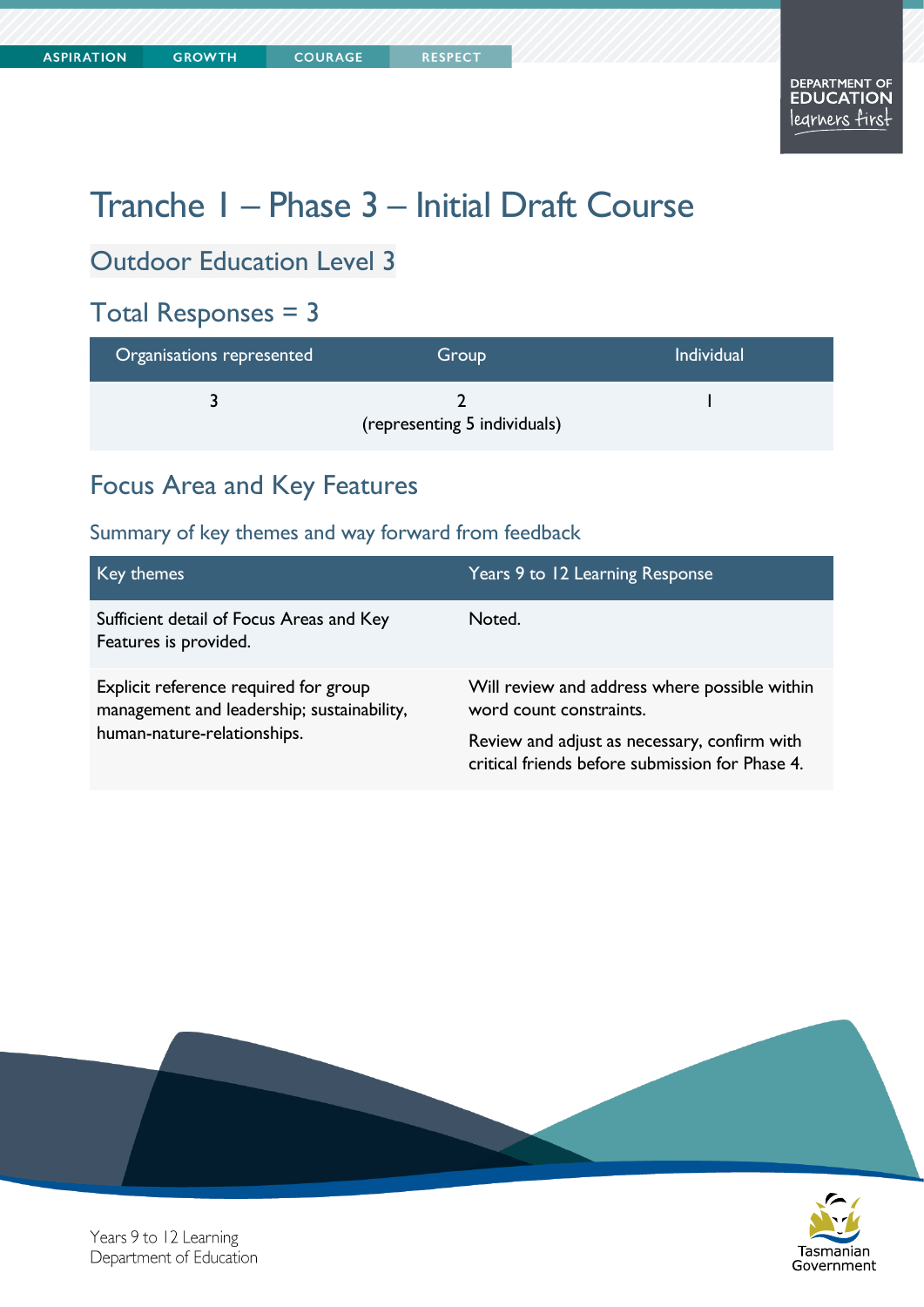### Course Rationale and Description

#### Summary of key themes and way forward from feedback

| Key themes                                                                                                                                                                                                                                                        | Years 9 to 12 Learning Response                                                                                                                                                                                                                                                                                                                                                                                                               |
|-------------------------------------------------------------------------------------------------------------------------------------------------------------------------------------------------------------------------------------------------------------------|-----------------------------------------------------------------------------------------------------------------------------------------------------------------------------------------------------------------------------------------------------------------------------------------------------------------------------------------------------------------------------------------------------------------------------------------------|
| Would like to see "leadership", "group<br>management" "sustainability", "human-nature-<br>relationships" feature more prominently in<br>rationale, description and throughout the<br>course.                                                                      | Noted.<br>Sustainability and human nature-relationships<br>appear within ecological literacy.                                                                                                                                                                                                                                                                                                                                                 |
| There should be less focus on experiences and<br>more on leadership theory – moving through<br>from participant to guide to leadership lenses.<br>Maybe add a statement around employers in all<br>industries looking for attributes developed in<br>this course. | Balancing theoretical knowledge and<br>demonstration of understanding through<br>application is a tension within this course.<br>Rigour and managing time to ensure it has<br>sufficient theory and practical opportunities,<br>addresses the focus area features, and provides<br>agency are some of the aims represented.<br>Review and adjust for clarity as necessary,<br>confirm with Critical Friends before submission<br>for Phase 4. |

# Integration of General Capabilities

| Key themes                                      | Years 9 to 12 Learning Response |
|-------------------------------------------------|---------------------------------|
| General capabilities identified are appropriate | Noted.                          |
| and have been suitably embedded.                |                                 |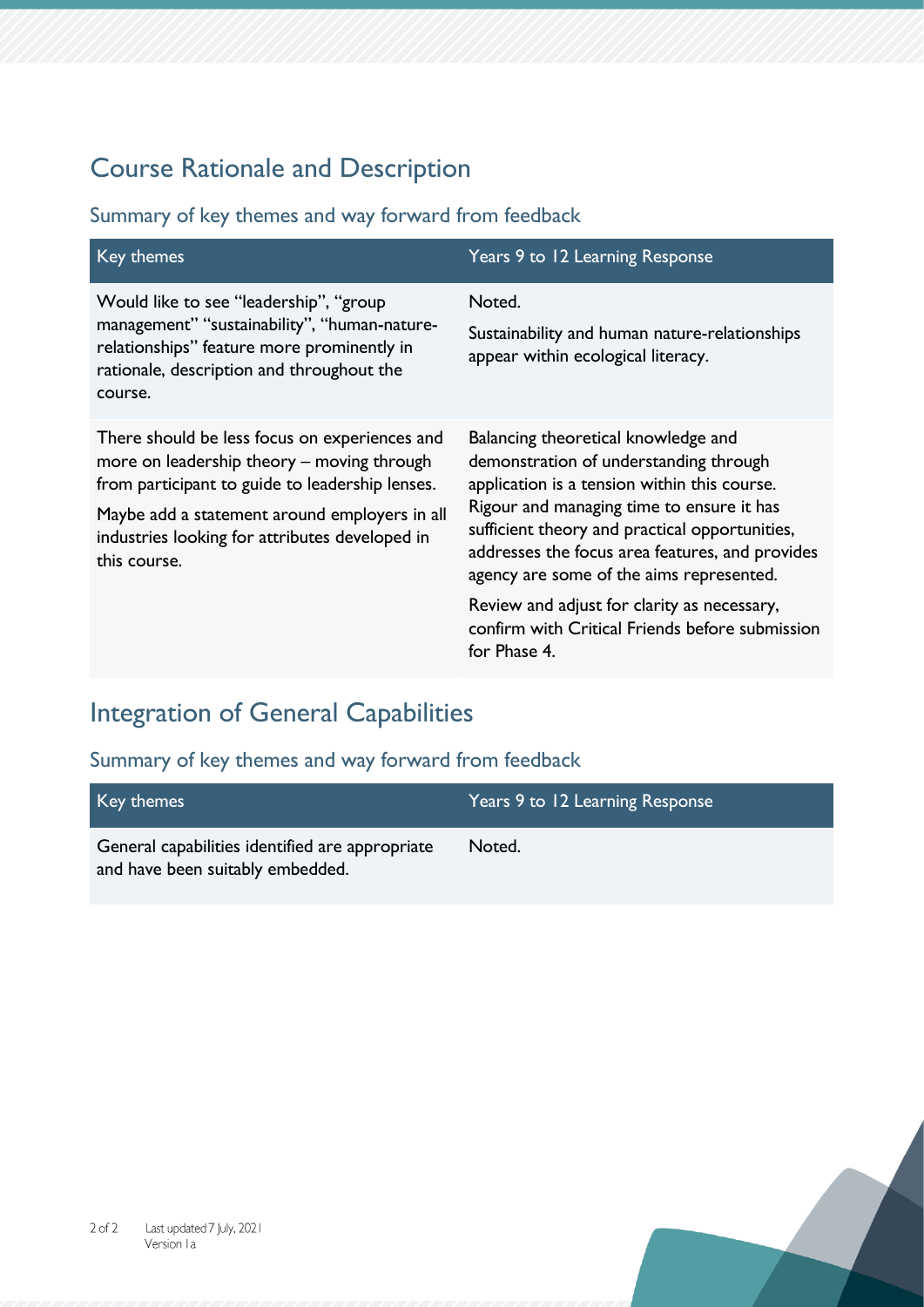### Pathways

#### Summary of key themes and way forward from feedback

| Key themes                                      | Years 9 to 12 Learning Response                 |
|-------------------------------------------------|-------------------------------------------------|
| Outdoor Education Level 2 should be             | Noted.                                          |
| emphasised as the main pathway. Level I and     | Review and adjust for clarity as necessary,     |
| Australian Curriculum experiences may not       | confirm with Critical Friends before submission |
| provide sufficient scaffolding for the Level 3. | for Phase 4.                                    |

# Course Requirements

| Key themes                                                   | Years 9 to 12 Learning Response                                                                                                                                                                                                                                                                                                                                                                                                                                                      |
|--------------------------------------------------------------|--------------------------------------------------------------------------------------------------------------------------------------------------------------------------------------------------------------------------------------------------------------------------------------------------------------------------------------------------------------------------------------------------------------------------------------------------------------------------------------|
| A five learner minimum could reduce delivery<br>flexibility. | Noted.<br>Providers would be challenged to give equitable<br>learning experiences and provide opportunities<br>for learners to develop and demonstrate group<br>leadership skills and competence without<br>working in and with a group.<br>Discussion may be warranted about the<br>minimum acceptable size to develop and show<br>"group" leadership at Level 3.<br>Review and adjust for clarity as necessary,<br>confirm with Critical Friends before submission<br>for Phase 4. |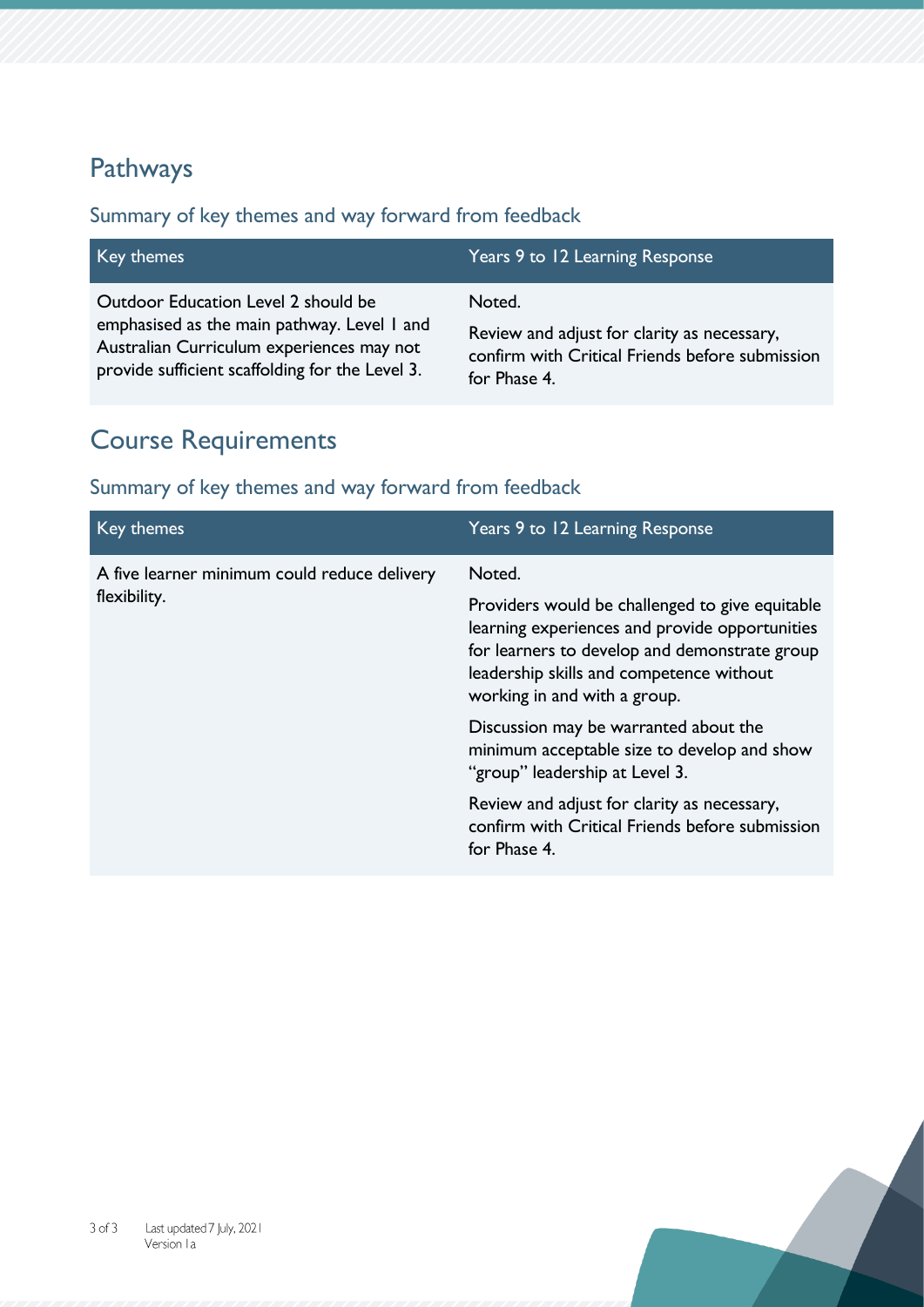## Course Structure, Delivery and Progression

#### Summary of key themes and way forward from feedback

| Key themes                                                                                                                                                                                                                                                                         | Years 9 to 12 Learning Response                                                                                                                                                                                                                                                                                                                                                                                                                                                                                                                                                                            |
|------------------------------------------------------------------------------------------------------------------------------------------------------------------------------------------------------------------------------------------------------------------------------------|------------------------------------------------------------------------------------------------------------------------------------------------------------------------------------------------------------------------------------------------------------------------------------------------------------------------------------------------------------------------------------------------------------------------------------------------------------------------------------------------------------------------------------------------------------------------------------------------------------|
| Would like to see leadership more prominently<br>featured.<br>May be difficult to engage with industry in some<br>locations.                                                                                                                                                       | Noted.                                                                                                                                                                                                                                                                                                                                                                                                                                                                                                                                                                                                     |
| Clarity needed about how "sharing and<br>replicating a professional paradigm" might look<br>and still retain the feel of the outgoing course.<br>Skill development in activities has not been a<br>focus of the current course - more time is<br>spent on how to lead an activity. | Some excellent papers backgrounding work and<br>research behind the Focus Areas - including<br>Professional Studies- are available on the Years<br>9-12 project website.<br>This new course aspires to improve on the<br>current course by adding Focus Area features. It<br>provides options for individual and localised<br>differentiation, more time to experience both<br>practical skill development in a few preferred<br>activities, as well as building broad awareness of<br>group leadership approaches that can transfer<br>through exposure/experience across a range of<br>other activities. |
| Would like to see all three levels displayed<br>together to review progressions and map<br>content, outcomes, criteria and standards<br>overview.                                                                                                                                  | The Course Implementation Guide and<br>supporting Professional Learning will provide<br>opportunities to explore the progressions and<br>connections within and across levels.                                                                                                                                                                                                                                                                                                                                                                                                                             |
| Appears to be some overlap in practical<br>components. A strength of the current course<br>is teacher agency in determining how best to                                                                                                                                            | Agency is intended to be a feature for providers<br>and learners in all courses.                                                                                                                                                                                                                                                                                                                                                                                                                                                                                                                           |

support theory with practical experiences.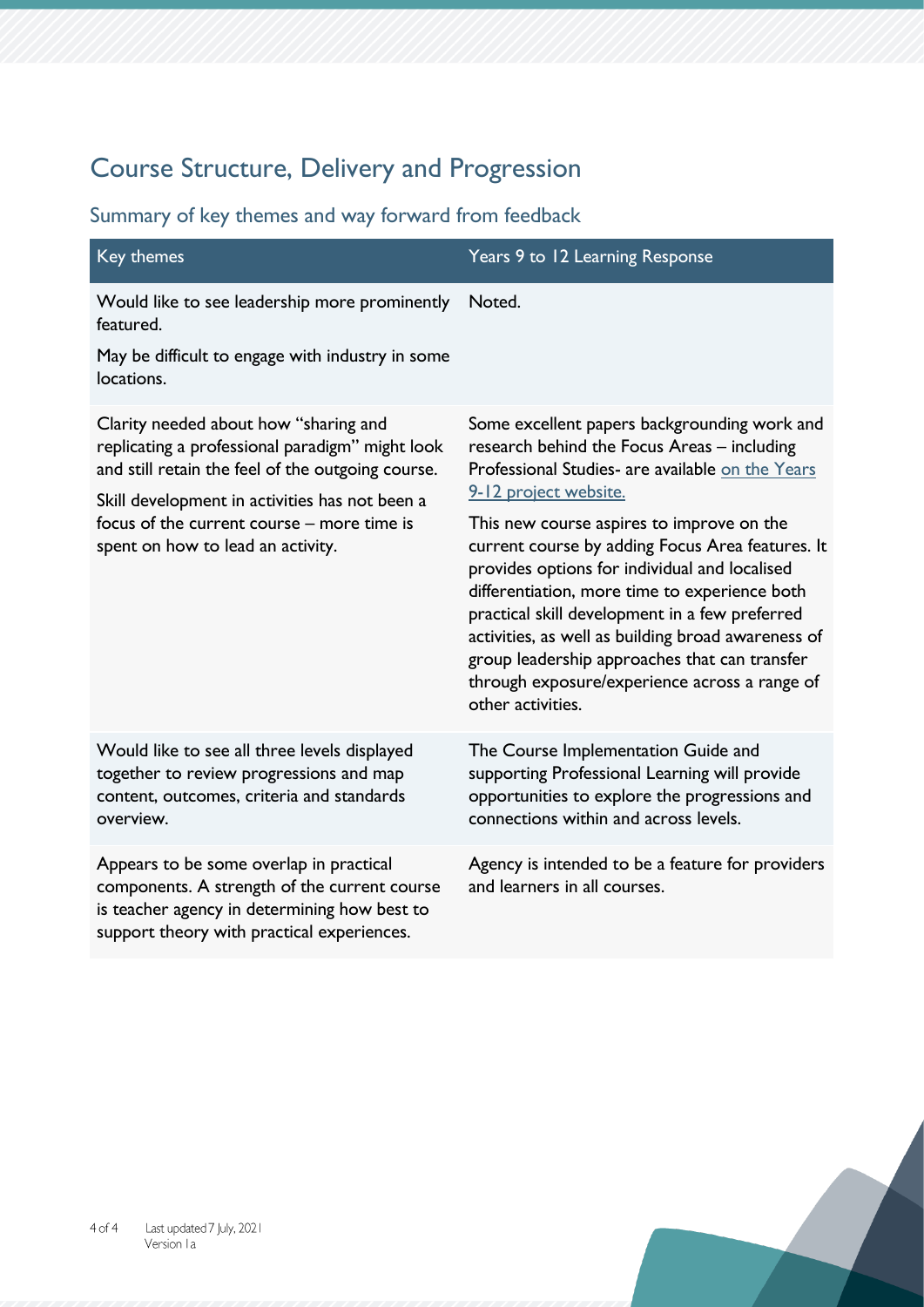# Module Content

#### Summary of key themes and way forward from feedback

| Key themes                                                                                                                                                                                                                                                                                                    | Years 9 to 12 Learning Response                                                                                                                                                                                                                                                                                            |
|---------------------------------------------------------------------------------------------------------------------------------------------------------------------------------------------------------------------------------------------------------------------------------------------------------------|----------------------------------------------------------------------------------------------------------------------------------------------------------------------------------------------------------------------------------------------------------------------------------------------------------------------------|
| Feedback on aspects of Modules include:<br>Request for 'leadership' as well as 'planning<br>to lead' to be included in outcomes and<br>content for Module 1.<br>Suggestion to rename Module 2 as Outdoor<br>$\bullet$<br>Leadership Knowledge and Skills" and<br>perhaps move leading outdoor activities unit | Noted. Specific responses below:<br>All modules are 50 hours so content<br>adjustment will need to reflect that.<br>Time indicators for units will help limit the<br>$\bullet$<br>depth of coverage required. The assumption<br>is that whilst content and topics are similar -<br>coverage and approaches will not simply |
| to Module 1.<br>• Module I "relationships with the natural<br>world" may fit better in Module 3<br>• Module 2 unit "group leadership" retitled to<br>"group management". IOLP may need to<br>feature here in place of 3B-Outdoor<br>Specialisation.                                                           | mirror the current course which, it is<br>acknowledged, has widespread support and<br>enjoys positive recognition.<br>This new course has greater breadth and<br>$\bullet$<br>provides opportunities to tailor deeper<br>study in some topics relevant to the learner,<br>cohort and setting.                              |
| Time demands of a COLP and IOLP may be<br>$\bullet$<br>challenging.<br>3B-Outdoor Specialisation not appropriate<br>$\bullet$<br>as insufficient time. Prefer to see 10 hours<br>given to an interpretation unit in Module 3<br>connecting to National Park and guiding<br>industries.                        | Content revisions, placement of units and<br>suggested content revisions will be<br>considered and appear with revised criteria<br>and standards in the next version.<br>Review wording and structures and adjust for<br>clarity as necessary, confirm with critical friends<br>before submission for Phase 4.             |
| A Course Implementation Guide must be<br>resourced to support such a radical rewrite.                                                                                                                                                                                                                         | A Course Implementation Guide will be<br>developed and accompany the Professional                                                                                                                                                                                                                                          |

developed and accompany the Professional Learning. This will complement ongoing use of the Community of Practice in supporting preparation and implementation following accreditation.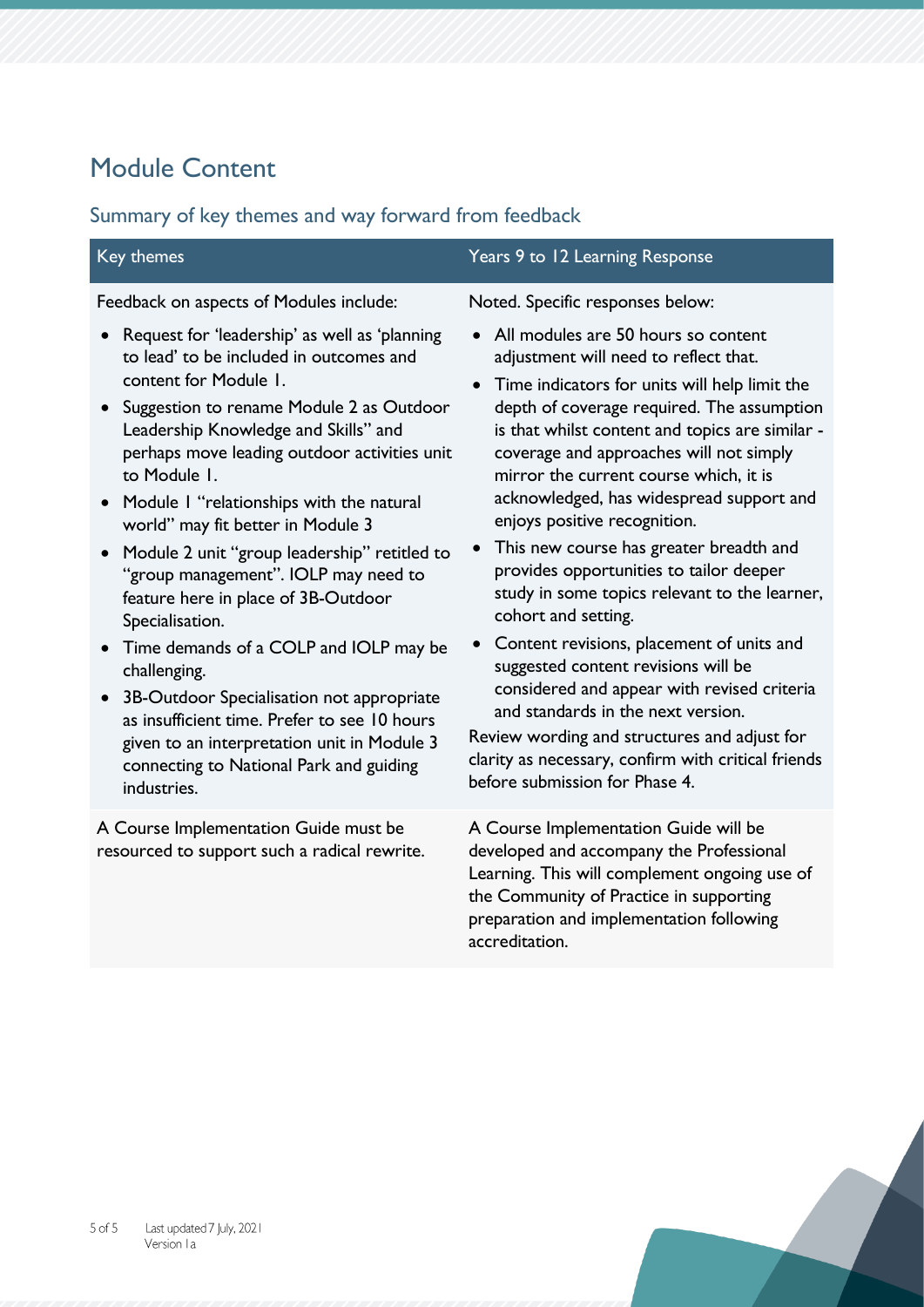### Criteria and Standards

#### Summary of key themes and way forward from feedback

| Key themes                                                                                                                    | Years 9 to 12 Learning Response                                                                                                                                                                                                            |
|-------------------------------------------------------------------------------------------------------------------------------|--------------------------------------------------------------------------------------------------------------------------------------------------------------------------------------------------------------------------------------------|
| Satisfaction with the present criteria and                                                                                    | Noted.                                                                                                                                                                                                                                     |
| standards, and a desire to see these retained or                                                                              | • More recent requirements prescribe the                                                                                                                                                                                                   |
| visible in the new course, was expressed.                                                                                     | way that new courses must be presented for                                                                                                                                                                                                 |
| More specific feedback includes:                                                                                              | accreditation and use. The intention has                                                                                                                                                                                                   |
| • Criteria are not aligned to major                                                                                           | been to retain positive aspects of the                                                                                                                                                                                                     |
| content/topics.                                                                                                               | current course and marry these with                                                                                                                                                                                                        |
| Desire for group leadership to have at least                                                                                  | current educational approaches and                                                                                                                                                                                                         |
| as much prominence as personal and social                                                                                     | contemporary practice.                                                                                                                                                                                                                     |
| capability.                                                                                                                   | • Criteria and standards from existing courses                                                                                                                                                                                             |
| • Personal and Social capability standards too                                                                                | have been considered and many features                                                                                                                                                                                                     |
| extensive - streamlining required.                                                                                            | have been included in this course design.                                                                                                                                                                                                  |
| • Academic rigour and referencing seem to be<br>missing.<br>• Criteria 4 and Criteria 6 appear to have<br>potential overlaps. | Phase 4 versions will have 8 criteria and the<br>standards and elements will be refined.<br>Review and adjust content, criteria and<br>standards for clarity as necessary, confirm with<br>Critical Friends before submission for Phase 4. |

# Appendix 1 - Line of Sight

| Key themes                                 | Years 9 to 12 Learning Response                                                                                                                                                                    |
|--------------------------------------------|----------------------------------------------------------------------------------------------------------------------------------------------------------------------------------------------------|
| Would like to see leadership featured more | Noted.                                                                                                                                                                                             |
| prominently.                               | The Line of Sight will be updated in response to<br>review and adjustment of content, criteria and<br>standards, changes will be confirmed with<br>Critical Friends before submission for Phase 4. |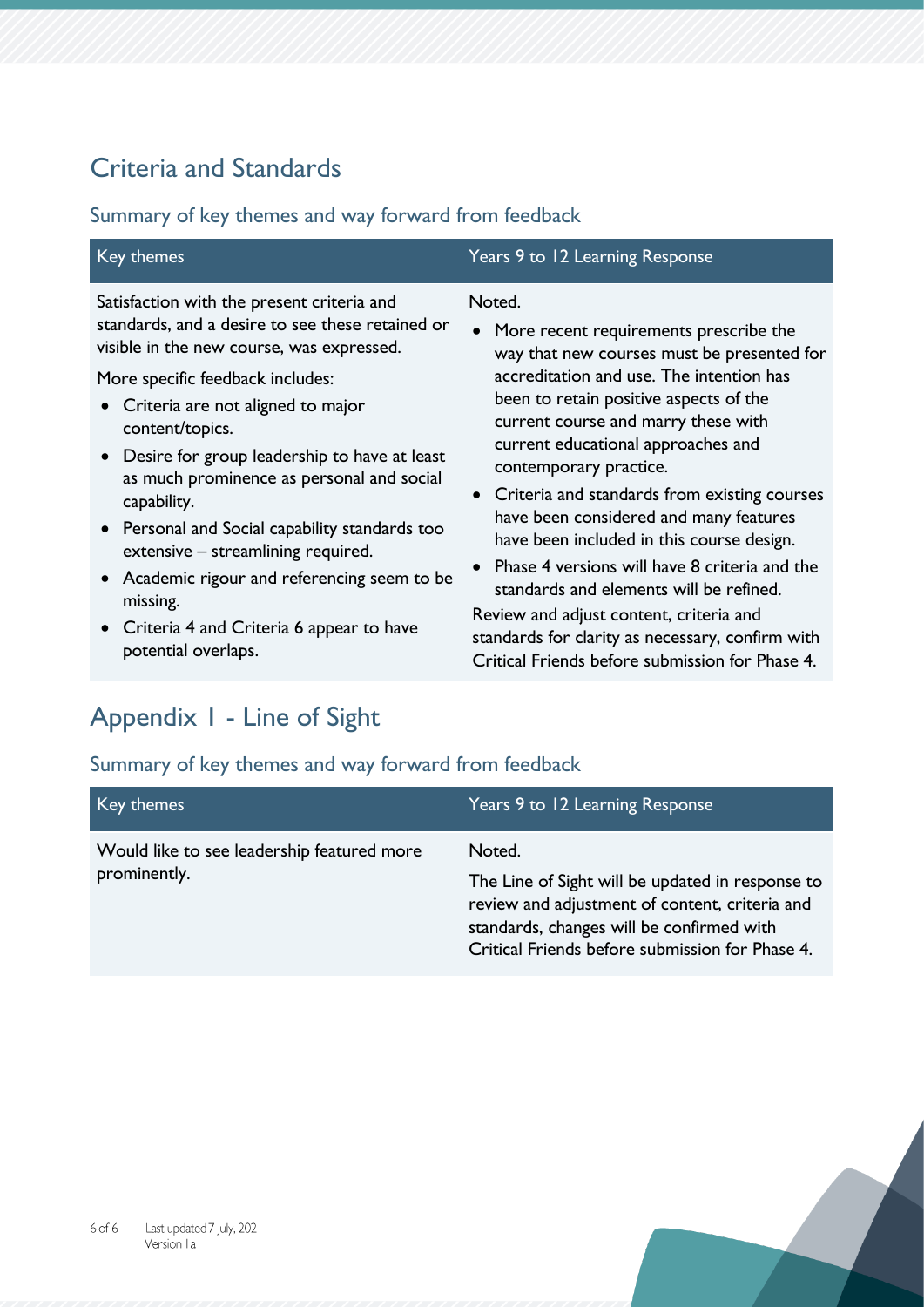### Appendix 2 – Alignment to Curriculum Frameworks

Summary of key themes and way forward from feedback

| Key themes | Years 9 to 12 Learning Response |
|------------|---------------------------------|
| N/A        | N/A                             |

#### Appendix 3 – Work Requirements

| Key themes                                                                                                                                                                                                                                                                          | Years 9 to 12 Learning Response                                                                                                                                                                                                                                                                                                                                                                                                                                                                                                                                                                                                          |
|-------------------------------------------------------------------------------------------------------------------------------------------------------------------------------------------------------------------------------------------------------------------------------------|------------------------------------------------------------------------------------------------------------------------------------------------------------------------------------------------------------------------------------------------------------------------------------------------------------------------------------------------------------------------------------------------------------------------------------------------------------------------------------------------------------------------------------------------------------------------------------------------------------------------------------------|
| Over reliance on journals and multimodal -<br>need more scope for teacher discretion.<br>Would like more report/essay writing for<br>deeper responses.<br>Work requirements should help prepare for<br>external assessment and a folio would be a<br>better option for this course. | Noted.<br>Assessment should allow a range of response<br>modes. The work requirements are not the<br>only assessment items learners should<br>undertake; there is scope for teacher/ learner<br>agency.<br>Work requirements have been designed with a<br>view to folio based external assessment, at least<br>as a component part.<br>These Work Requirements align to the Focus<br>Area and content but will be reviewed<br>considering the various adjustments with a view<br>to maximise opportunities for increased agency<br>and flexibility.<br>Changes will be confirmed with critical friends<br>before submission for Phase 4. |
| Some work requirements seem excessive and<br>underestimate the time needed.                                                                                                                                                                                                         | Time allocations for work requirements should<br>be used to guide the depth and nature of work<br>learners undertake. Details of planning, task<br>approaches and how classes can be managed to<br>meet the intentions will be supported by the<br>Course Implementation Guide, Professional<br>Learning and the Community of Practice.                                                                                                                                                                                                                                                                                                  |